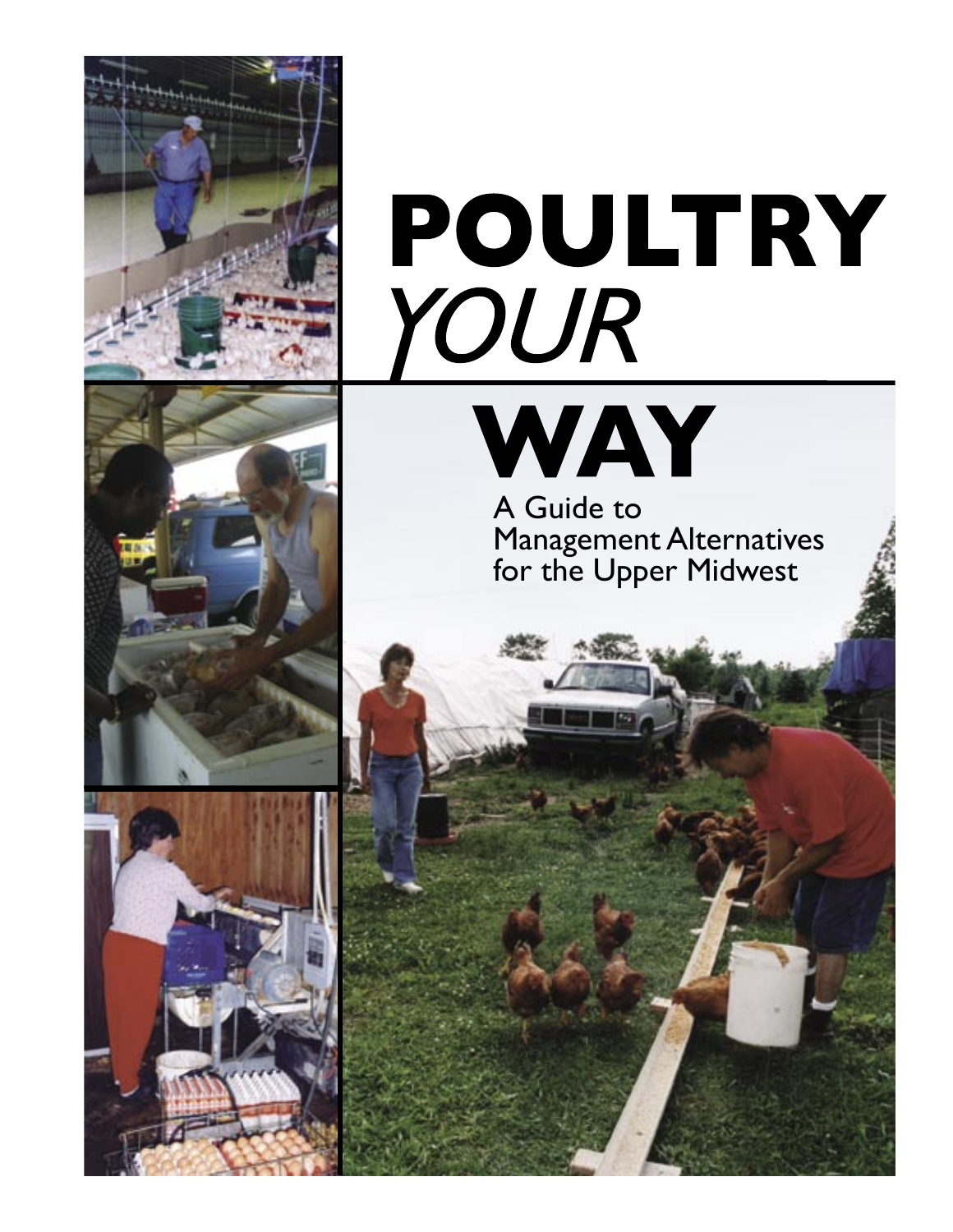# *ACKNOWLEDGEMENTS*

## **Editor:**

Beth Nelson, Minnesota Institute for Sustainable Agriculture, University of Minnesota, St. Paul

#### **Content Specialist:**

Jacquie Jacob, Animal Science Department, University of Minnesota, St. Paul

# **Text and Photography:**

Gigi DiGiacomo (main text) Dick Lehnert (Michigan producer profiles) Jeremy Lanctot (Minnesota producer profiles) Joel McNair (Wisconsin producer profiles)

# **Project Team:**

Cris Carusi, Center for Integrated Agricultural Systems, University of Wisconsin, Madison Chuck Cornillie, producer and Michigan Agriculture Stewardship Association Mary Jo Forbord, producer and Sustainable Farming Association of Minnesota Tom Guthrie, producer, Michigan Integrated Food and Farming Systems Jacquie Jacob, Animal Science Department, University of Minnesota, St. Paul Kay Jones, producer, Earth Shine Farm, Michigan Steve Stevenson, Center for Integrated Agricultural Systems, University of Wisconsin, Madison

## **Reviewers:**

Paul Dietmann, Sauk County University of Wisconsin Extension John Dutcher, producer, Dutcher Farms, Michigan Ron Kean, Department of Animal Sciences, University of Wisconsin, Madison Kevin Roberson, former faculty in Department of Animal Science, Michigan State University Alvin Schlangen, producer, Minnesota Bonnie Walters, Animal and Food Science, University of Wisconsin, River Falls

#### **Layout:**

Amy Pressnall

# **Project Coordinators**

Meg Moynihan, Minnesota Department of Agriculture Beth Nelson, Minnesota Institute for Sustainable Agriculture, University of Minnesota

| <b>Available in the</b> | To order Hogs Your Way, contact the University of Minnesota Extension Distribution Center:                                                |
|-------------------------|-------------------------------------------------------------------------------------------------------------------------------------------|
| same series:            | (800) 876-8636   order@extension.umn.edu   www.extension.umn.edu                                                                          |
| <b>Hogs Your Way</b>    | To order <b>Dairy Your Way</b> , contact the Minnesota Department of Agriculture:                                                         |
| $-$ and $-$             | (651) 201-6012   www.mda.state.mn.us                                                                                                      |
| <b>Dairy Your Way</b>   | Full text available online: <b>Poultry Your Way</b> and <b>Dairy Your Way</b> at www.mda.state.mn.us<br>Hogs Your Way at www.misa.umn.edu |

#### Copyright 2005, Minnesota Department of Agriculture

This publication may be reprinted, in whole or in part, without permission. Please credit the Minnesota Department of Agriculture.

Nondiscrimination: The Minnesota Department of Agriculture is an equal opportunity provider. No person or persons are excluded from the use of services, employment, examination, appointment, training, promotion, retention, discipline, or any other transactions, because of race, color, religion, national origin, sex, creed, marital status, veteran status, status with regard to public assistance, political opinion or affiliation, age or handicap.

In accordance with the Americans with Disabilities Act, an alternative form of communication is available upon request. TTY: (800) 627-3529

Product names: Inclusion of a trade name does not imply endorsement of that product by the Minnesota Department of Agriculture, nor does exclusion imply nonapproval.

Funding for this project was provided by a Research and Education Grant from the USDA-Sustainable Agriculture Research and Education Program, USDA Agreement No. 2003-38640-13225.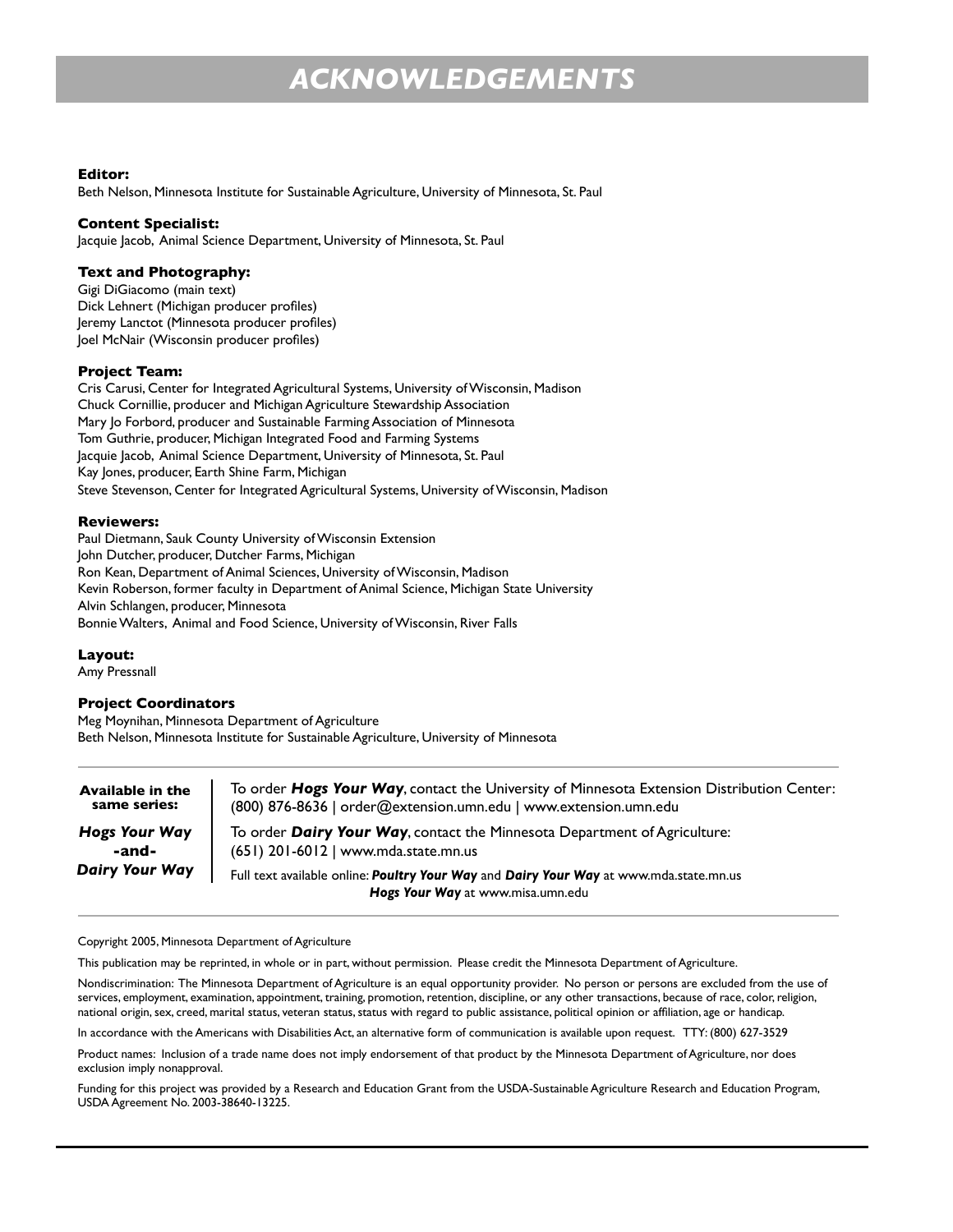# In memory of Ron Desens and Tom Guthrie.

#### **Minnesota Department of Agriculture, Sustainable Agriculture and IPM Program**

The MDA works toward a diverse agricultural industry that is profitable and environmentally sound; protects public health and safety regarding food and agricultural products; and ensures orderly commerce in agricultural and food products. Its Sustainable Agriculture and IPM Program demonstrates and promotes alternative practices that are energy efficient, environmentally sound, profitable and that enhance the creativity and self-sufficiency of Minnesota farmers. www.mda.state.mn.us

# **Minnesota Institute for Sustainable Agriculture (MISA)**

MISA is a partnership between the University of Minnesota's College of Agricultural, Food and Environmental Science and the Sustainers' Coalition, a group of individuals and community-based, nonprofit organizations. MISA's purpose is to bring together the agricultural community and the University community in a cooperative effort to develop and promote sustainable agriculture in Minnesota and beyond. www.misa.umn.edu

# **Center for Integrated Agricultural Systems (CIAS)**

The Center for Integrated Agricultural Systems (CIAS) is a sustainable agriculture research center at the University of Wisconsin's College of Agricultural and Life Sciences. The Center was created to build UW sustainable agriculture research programs that respond to farmer and citizen needs, and involve them in setting research agendas. This means that human relationships are at the core of everything we do. CIAS staff members work with citizen and faculty partners to create flexible, multidisciplinary research in emerging areas. www.cias.wisc.edu

#### **Michigan Agricultural Stewardship Association (MASA)**

MASA is a nonprofit farmer organization dedicated to helping farmers implement sustainable farming practices.

# **Michigan Integrated Food & Farming Systems (MIFFS)**

MIFFS is a collaborative effort to create and support more sustainable food and agriculture systems for producers and consumers in Michigan. Agricultural productivity, economic viability, environmental protection, resource efficiency, and strong communities are all important goals of MIFFS. www.miffs.org

#### **Sustainable Farming Association of Minnesota (SFA)**

SFA is a nonprofit farmer organization that encourages Minnesota farmers to implement innovative, ecologically sound and prosperous farming systems that contribute to the good health of people, farms, communities, and ecosystems. SFA supports the development and enhancement of sustainable farming systems through farmerto-farmer networking, innovation, demonstration, and education. Join discussion forums on topics in sustainable agriculture at www.sfa-mn.org